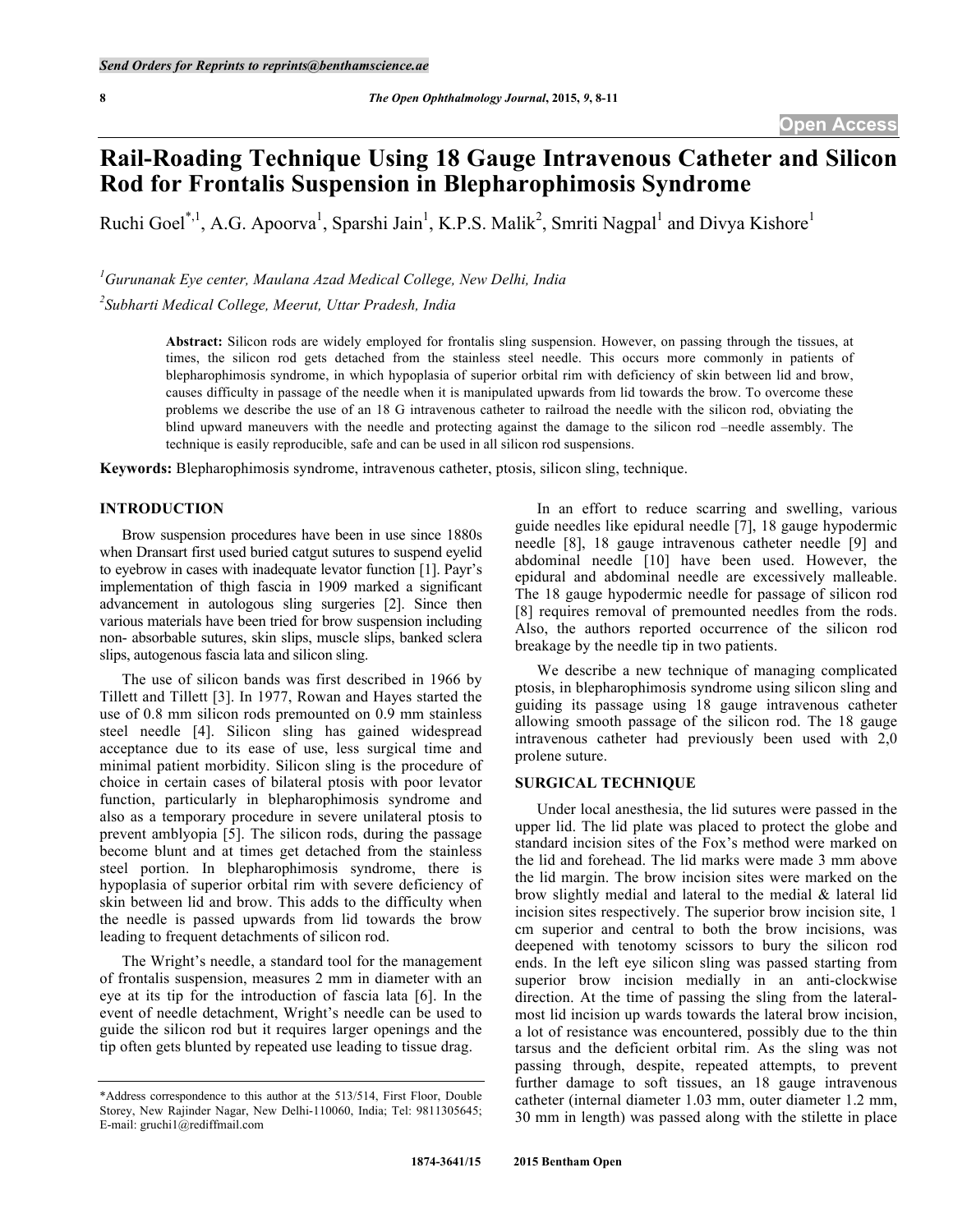through the lateral brow incision downwards towards the lateral lid marking to make a tract, the stilette was then withdrawn and the sling attached to its steel needle (0.9 mm outer diameter) was engaged in the flexible catheter tubing (Fig. **1**). The catheter was then withdrawn along with the silicon sling easily through the lateral brow incision (Fig. **2**). The same procedure was carried out for bringing out the sling through the superior brow incision (Fig. **3**, **4**). The sling was then passed through the sleeve and tightened at the forehead to lift the lids to achieve the desired lid height and contour. The ends of the sling were trimmed. The sleeve was then buried in the superior forehead incision to prevent extrusion. The superior incision was then sutured in 2 layers using 5-0 vicryl and 6-0 silk. The other incisions were left to heal as such. Similar procedure was repeated on the other eye. Frost sutures were applied.



**Fig. (1).** The 18 G intravenous catheter is passed from the superior brow incision to exit at the lid marking.



**Fig. (2).** The stainless steel needle attached to the silicon rod is docked into the lumen of the catheter after withdrawing the stillete.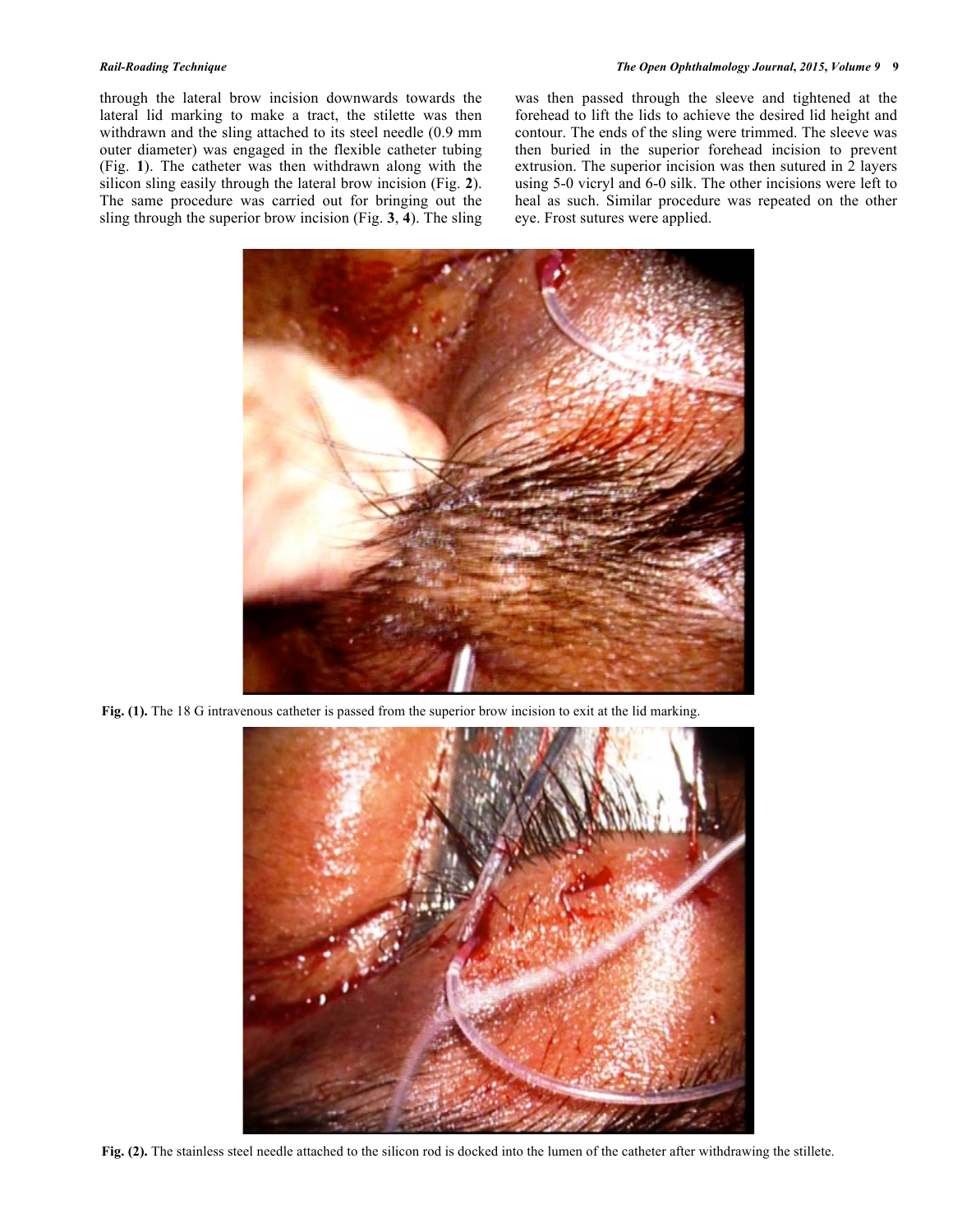

**Fig. (3).** The 18 G intravenous catheter is passed from the central incision to the brow incision marking.



**Fig. (4).** The needle is docked into the catheter and the catheter is pulled out carrying the needle attached to the silicon rod.

# **DISCUSSION**

Blepharophimosis, ptosis, epicanthus inversus syndrome (BPES) is defined by the presence of marked reduction in all dimensions of the palpebral fissure, ptosis associated with hypoplasia of the tarsal plates and epicanthus inversus. Telecanthus is seen in a majority of patients [11]. Computerized tomography of orbit in these patients has revealed orbital phimosis (deep and narrow orbits) [12]. Eyebrows have increased vertical height causing a pronounced convex arch due to constant contraction of frontalis muscle causing stretching of hair bearing skin. There is also associated hypoplasia of superior orbital rim with severe deficiency of vertical skin between lid and brow [13]. These abnormalities hinder the passage of silicon sling during ptosis surgery for BPES. The excessive manipulation, besides causing tissue trauma, can result in detachment of the needle from the silicon rod.

An 18G intravenous catheter is routinely available in all theaters and is inexpensive. The needle on which the silicon